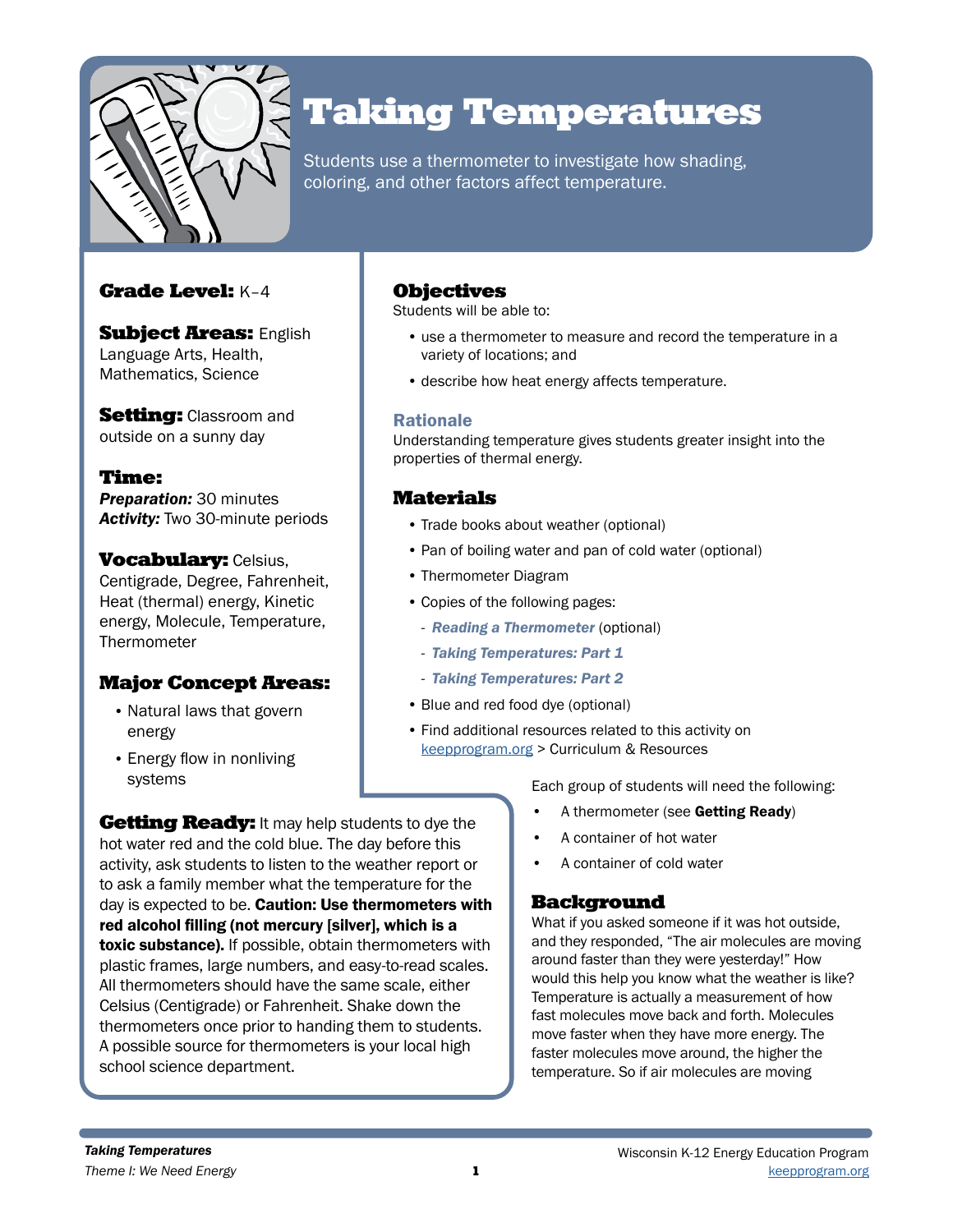around faster today than yesterday, today's temperature is higher.

A thermometer is a tool for measuring temperature. A thermometer is usually composed of a glass clear tube that contains liquid mercury or some other material, such as alcohol colored with red dye. The base of the thermometer, where the liquid settles, is called the bulb. Air molecules hitting against the bulb cause molecules of the liquid to move faster. This is similar to when one ball strikes another, causing the second to move (energy of motion—kinetic energy—is transferred from the first ball to the second). Faster moving molecules need more space than slower moving ones, so the liquid will climb up the tube as it expands. NOTE: The thermometer measures molecular movement, but it does not measure the total amount of heat energy there is in a substance (see *Temperature, Thermal Energy, and Heat*).

To provide consistent measurements of temperature, scientists developed a scale. The scale is like a ruler that divides temperature into equal increments. Instead of inches or centimeters, the increments for thermometers are called degrees. The symbol for degree is °. The temperature most commonly used around the world and by scientists is the Celsius or Centigrade scale (C). To develop this scale, the freezing point of water was given a temperature of zero degrees Celsius (0 °C), and the temperature of boiling water was recorded as 100 degrees Celsius (100 °C). Then the scale was divided into even increments between zero and 100. In the United States, a scale called Fahrenheit (F) is used. On this scale, freezing is 32 degrees F and boiling water is 212 degrees F.

One of the reasons people want to know the temperature of substances such as the air is so they can make

## Temperature, Thermal Energy, and Heat

Thermometers measure temperature; they measure the level or degree of thermal energy in a substance. In other words, they measure how fast the molecules that make up the substance are moving. The molecules move faster in hot objects than they do in cooler materials. So, a thermometer helps us understand how hot or cold something is by letting us know how fast (the degree to which) its molecules are moving. The unit of measurement in a thermometer is degrees.

To measure the total amount of thermal energy in a substance, a different instrument is needed. A calorimeter determines the total quantity of energy contained in all the moving molecules within a substance. The measurement unit for thermal energy is calories.

For example, let's say you put a large pot of stew on the dinner table. If you remove one ladleful of the stew, the temperature of the stew in the pot and in the ladle will be the same because the molecules in both are moving at the same rate. The large pot of stew has more thermal energy, though. This difference in thermal energy is simply because there is more stew in the pot—the more stew, the more moving molecules, the more thermal energy. Proof of this is seen after some time has passed. The ladle of stew (with less thermal energy) cools off more quickly. The pot of stew will stay warm longer because it has more thermal energy.

Both stews will eventually cool down, of course. This is because of heat energy moving from the hot stew to the cooler surrounding air. Heat is the transfer or flow of energy from one object to another (such as from the hot soup to your tongue or from a radiator to the surrounding air). When something is "heated" this means energy flowed into it. You can measure the change in temperature by using a thermometer to record how fast the molecules are moving now compared to before the heat transfer. It is incorrect, however, to say a thermometer measures heat.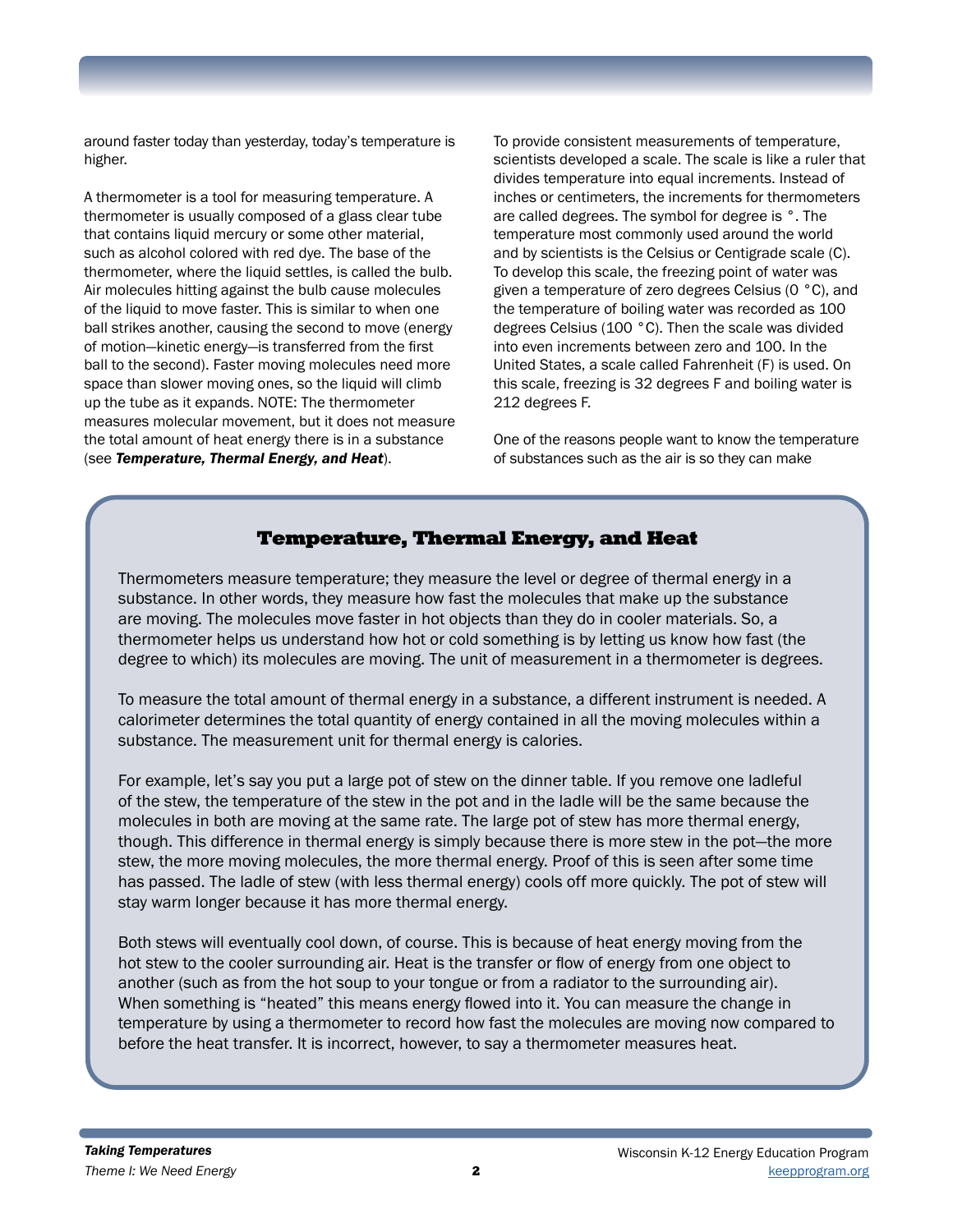decisions. For instance, knowing air temperature helps people decide what clothes to wear. Therefore, when you hear that the air molecules are moving faster today than they were yesterday, you know that today is a warmer day than it was yesterday. So you'd better dress appropriately!

## Procedure

### **Orientation**

The day before this activity, ask students to listen to the weather report or to ask a family member what the temperature for the day is expected to be.

Discuss different types of weather with students. If available, read trade books about weather. Note if students use the term "temperature." Hold up a thermometer and ask students if they know what it is and what it is used for. Emphasize that the purpose of the thermometer is to measure temperature (or how hot or cold something is).

To help students get a basic understanding of temperature, show or ask students to think of a pan of cold water and one that is boiling. Without being able to feel the water, how would they describe the difference between the two pans of water? Students should note that they can see more movement in the pan of boiling water. Remind students that movement is evidence of energy.

Water is actually made up of tiny particles called molecules. Molecules are moving very fast when water boils. Explain that although we can't see them, the air contains tiny particles (molecules) that move around too. Ask students to imagine how the molecules in warm air would move compared to the ones in cold air. They should say that molecules in warm air move faster because the molecules contain more energy. NOTE: Stress that the molecules are moving randomly back and forth around the students and that warm air is not necessarily windy air; wind is a mass of air molecules moving primarily in the same direction.

Tell students that a thermometer measures how fast molecules are moving. The molecules can be in water, air, or our bodies. When the moving molecules hit the bulb of the thermometer, it makes the molecules of the liquid inside move faster. The moving molecules need more room, so the liquid flows up the tube.

Have students stand up and pretend they are air molecules. Air is a gas so the molecules move around the room. Tell students the air is cold. How should they move? Very slowly. Now tell students the air is heating up. The molecules move faster. Students may notice they need more room to move around quickly than when they moved slowly. Announce that the air is cold again and have students return to their seats.

## **Steps**

- 1. Show students the *Thermometer Diagram* or draw a large picture of a thermometer on the whiteboard and tell students the basic parts of the instrument. These include the glass tube, scale (degrees Celsius or Fahrenheit), bulb, and the red liquid inside the tube.
- 2. Ask students if they know what the lines and numbers represent. Introduce the term "degree" and explain the degree scale. In other words, explain what the space between two lines represents (one degree, two degrees, five degrees). NOTE: You may want to introduce terms "Centigrade," "Celsius," and "Fahrenheit," and the symbol for degree (°).
- 3. Draw a line across the tube of the *Thermometer Diagram* and tell students what temperature this represents. Draw lines at other locations within the thermometer and have students report what temperature the line represents. Students can also complete *Reading a Thermometer*.
- 4. Demonstrate how to properly use a thermometer:
	- •The bulb should only touch what is being measured (if the bulb is not touching anything it is measuring air temperature)
	- •Each time you are measuring something, hold the thermometer in place for at least one minute or until the red material stops moving
	- •Allow the thermometer to return to room temperature before each new measurement is taken (you are waiting for the red material to move back down the tube)
	- •Keep your hands away from the bulb, otherwise you will be measuring the temperature of your hand rather than what is intended
- **5.** Provide students with the following safety tips:
	- •Handle the thermometers carefully; they are made of glass and can break
	- •Only students responsible for getting materials should walk with the thermometer
	- •When walking with the thermometer, hold it down by your side and not in front of you. **Caution:** Emphasize that they should walk carefully, not run, with thermometers.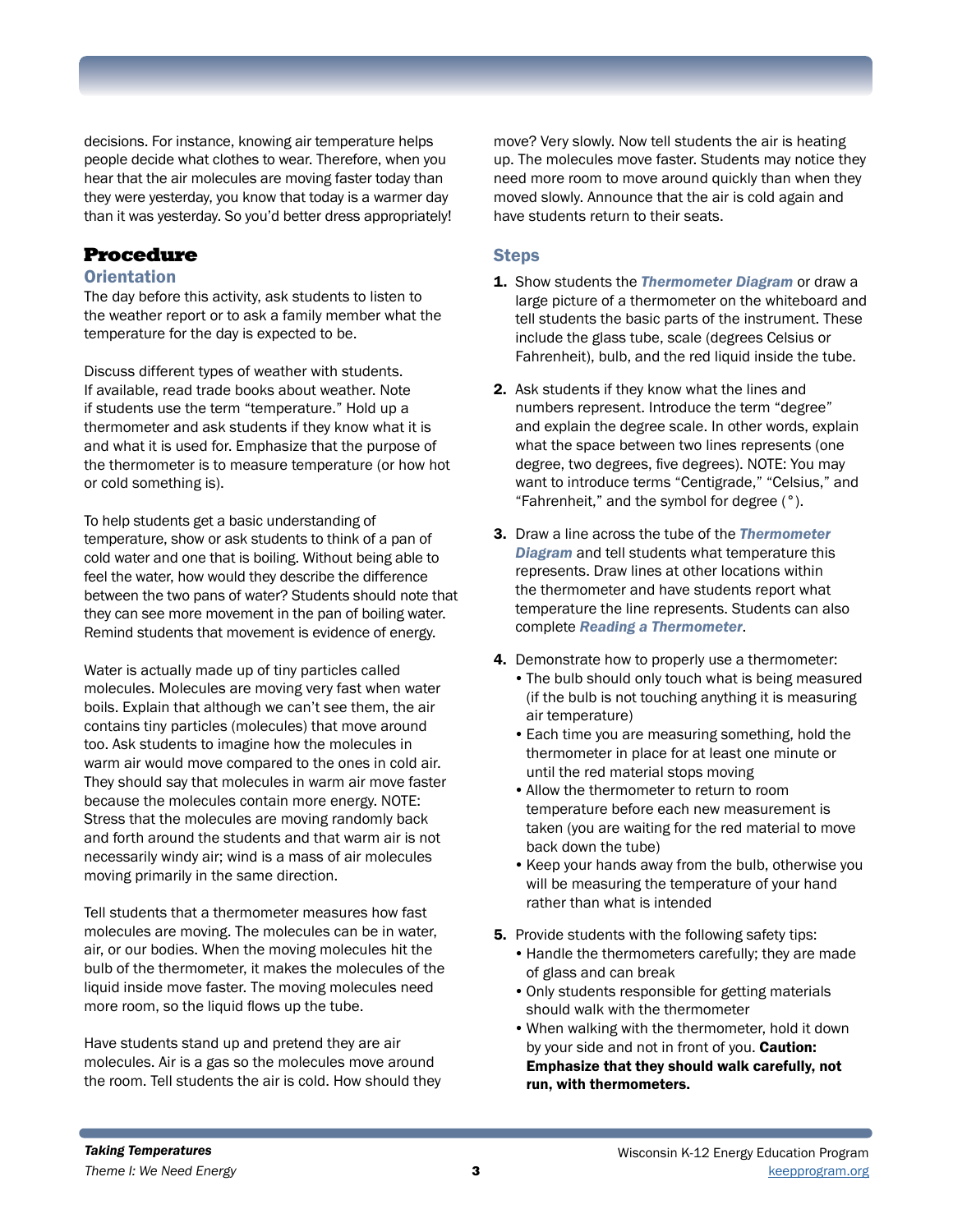- 6. Divide students into groups of two or three. One student can be responsible for collecting materials, another for using the equipment, and a third for recording information. However, each student should practice using the thermometer at some time during the activity. NOTE: For younger students, especially those in kindergarten, you may want to divide the class into thirds and work with one third while the other two groups are occupied with another quiet activity, then rotate the groups. In addition, it may be best to provide the groups with materials rather than having the students retrieve them as described in Step 7. Model how to use the thermometer a few times prior to letting students practice. Younger students will also need assistance completing activity sheets, with you or a teaching assistant filling in the temperature readings.
- 7. Students responsible for collecting materials should get a copy of *Taking Temperatures: Part 1* and a thermometer. Then have them obtain containers of hot and cold water for their group.
- 8. Instruct students to hold the thermometer about six inches (15 cm) in front of their eyes while seated. They should wait a minute and record the temperature in the correct location on *Taking*  **Temperatures: Part 1** (air inside the classroom). Check around the room to see if temperatures are being read correctly. Tell students that this is room temperature and their thermometer should be near this temperature before they measure anything else. NOTE: Students may notice that temperatures vary throughout the room. Ask students what this means about the movement of the air molecules around the room. (It varies throughout the room).
- 9. Provide students with the following directions: Place your thermometer in the container of cold water and observe what happens to the red liquid. Hold the thermometer in the water (not touching the sides of the container) until the red material stops moving. Record the temperature in the correct location on *Taking Temperatures: Part 1*. Allow the red liquid to return to room temperature and repeat the activity using hot water.
- 10. Collect the containers of water and thermometers and take the class outside. Discuss what the air outside feels like. Encourage students to note how the sun warms their skin and casts shadows. **Caution:** Students should never look directly at the sun.
- 11. Hand out copies of *Taking Temperatures: Part 2*. Ask students to guess what they think the temperature is. Instruct them to record this guess on their activity sheet ("Guesstimate" column). NOTE: You may want to skip this step with very young children. Younger students may have difficulty making realistic guesses and become concerned when their guesses are incorrect. Explain that scientists use guesses to guide their investigations and their guesses are often wrong.
- 12. Take the temperature of the air outside (preferably while standing in the sunshine), and instruct students to put this measurement on their *Taking Temperatures: Part 2* in the "Actual Temperature" column. Tell students this is the control, or first, air temperature measurement.
- 13. Tell each group to find a location where they think the air will be warmer than the control, or first, air temperature measurement. This location may be near the ground, by a tree, close to a window, above the pavement, etc. When they think they have found a spot, they should draw or describe the spot on their activity sheet and explain why they think the air will be warmer here. They should consider shading, coloring, moisture, etc. Also tell them to write down a guesstimate of what they think the temperature will be. NOTE: For younger students, ask them to point out locations where they think it will be warmer and cooler. Students can dictate their reasoning to you or an assistant to write on their activity sheet. You, a teaching assistant, or a responsible student can take and record the temperature and discuss the results.
- 14. When all groups have found a location, have students responsible for collecting materials get a thermometer for their group. Instruct the groups to take the temperature and record the measurement. Make sure students measure the temperature of the air and do not put the thermometer directly on a surface. Provide students with a standard distance such as one inch (2.5 cm) away from the surface they are measuring. If they are not considering a surface, the standard can be six inches (15 cm) in front of their eyes.
- **15.** Collect the thermometers and repeat Steps 13 and 14, this time having students locate a spot where they think the air will be cooler.

#### **Closure**

After the measurements are complete, return to the classroom and discuss results. Have students compare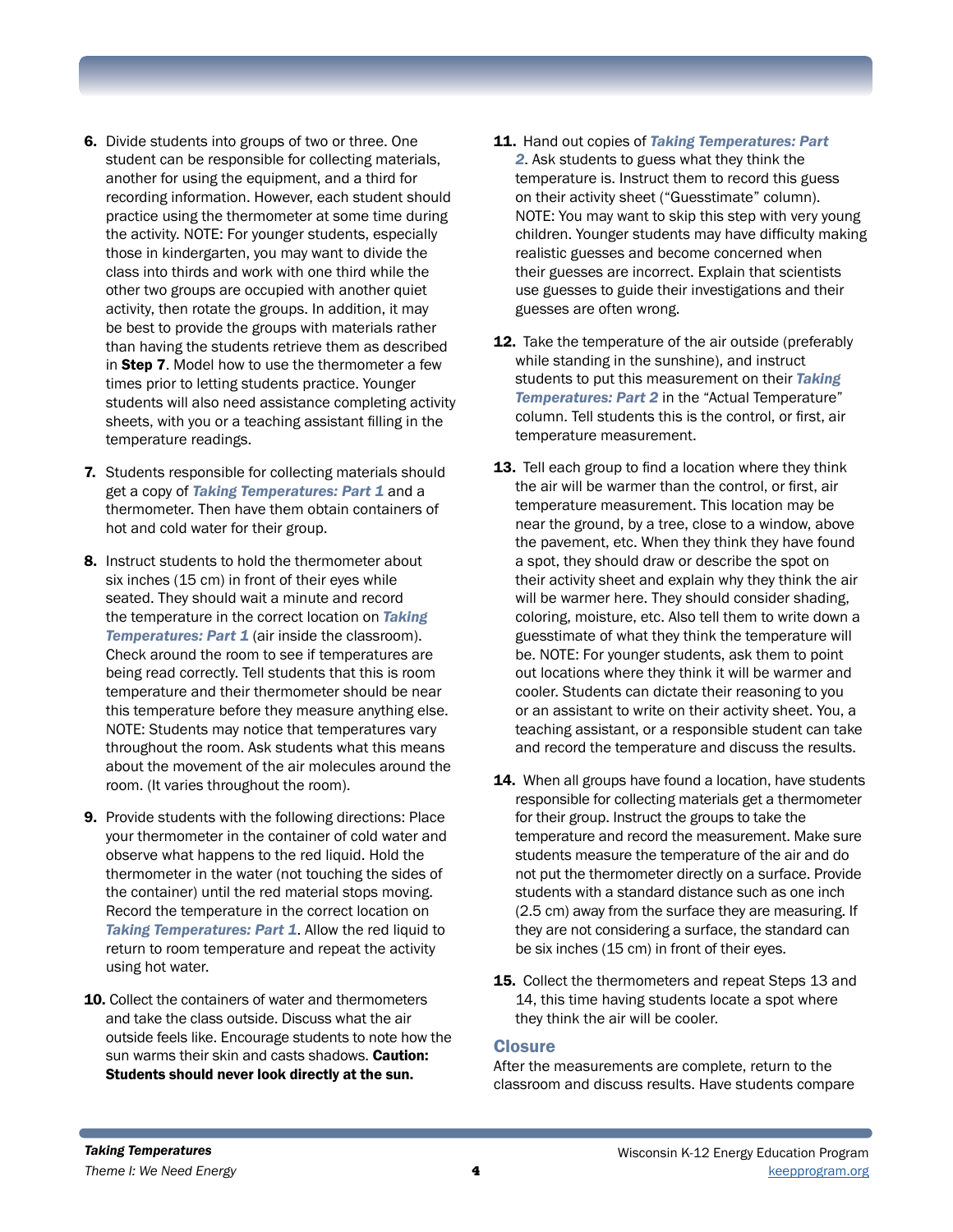sets of measurements. Discuss what contributes to differences or similarities in measurements. Surfaces that are receiving direct sunlight may be warmer. Students may notice that the air near dark-colored surfaces is warmer than a surface that has a light color. Students should find that shaded areas are cooler than locations in direct sunlight. Throughout the discussion, emphasize how the heat from the sun makes the molecules in air move faster.

## Assessment

### Formative

- Can students read a thermometer properly? (Students can also complete *Reading a Thermometer*)
- Did students use the thermometer correctly?
- Are students able to describe how heat energy affects the movement of molecules?

### **Summative**

Conduct an ice cube melting contest. Have groups identify a spot where they think an ice cube will melt the fastest. They should develop a statement such as "Our ice cube will melt the fastest because..." They should not touch or put anything around the ice cube. An alternative is to provide groups with paper cups filled with warm, dissolved gelatin. Tell groups to place the mixture where they think it will remain warm and not solidify. After 15 minutes or so, have students bring their cups back to their desks and discuss the results. This activity can be done inside or outside. An extra challenge is to do this activity on a cold day.

## Extensions

Have students maintain a weekly Temperature Chart. Individual students can be designated "weather person" for a week and be assigned to complete the chart. In the example on the next page, Monday's temperature was 77 degrees F (25 °C) and Tuesday's was 89.6 degrees F (32 °C).

Encourage students to use metric measurements for temperature in their daily lives. Help students to associate particular temperatures with familiar activities or objects. For example, have students state in Celsius which temperature they would prefer the water in a lake to be before swimming. Ask students to identify a temperature that is appropriate for baking cookies. Explain that students their age in other parts of the world use only metric measurements. Show students different types of thermometers, such as candy, meat, and freezer thermometers.

## Related KEEP Activities

There are many opportunities throughout the school year for students to continue their temperature measuring skills. One avenue is through studying seasonal changes. K–5 Energy Sparks for Theme II: "Sunvestigations" describes teaching ideas for investigating how the sun's position in the sky changes throughout the year. Students can also monitor these changes through temperature readings. Build a solar cooker and have Students compare temperatures inside and outside the box (see "Shoebox Solar Cooker"). The activity "Exploring Heat" lists several suggestions for learning more about heat. Make sure students understand the difference between heat and temperature (see Temperature, Thermal Energy, and Heat).

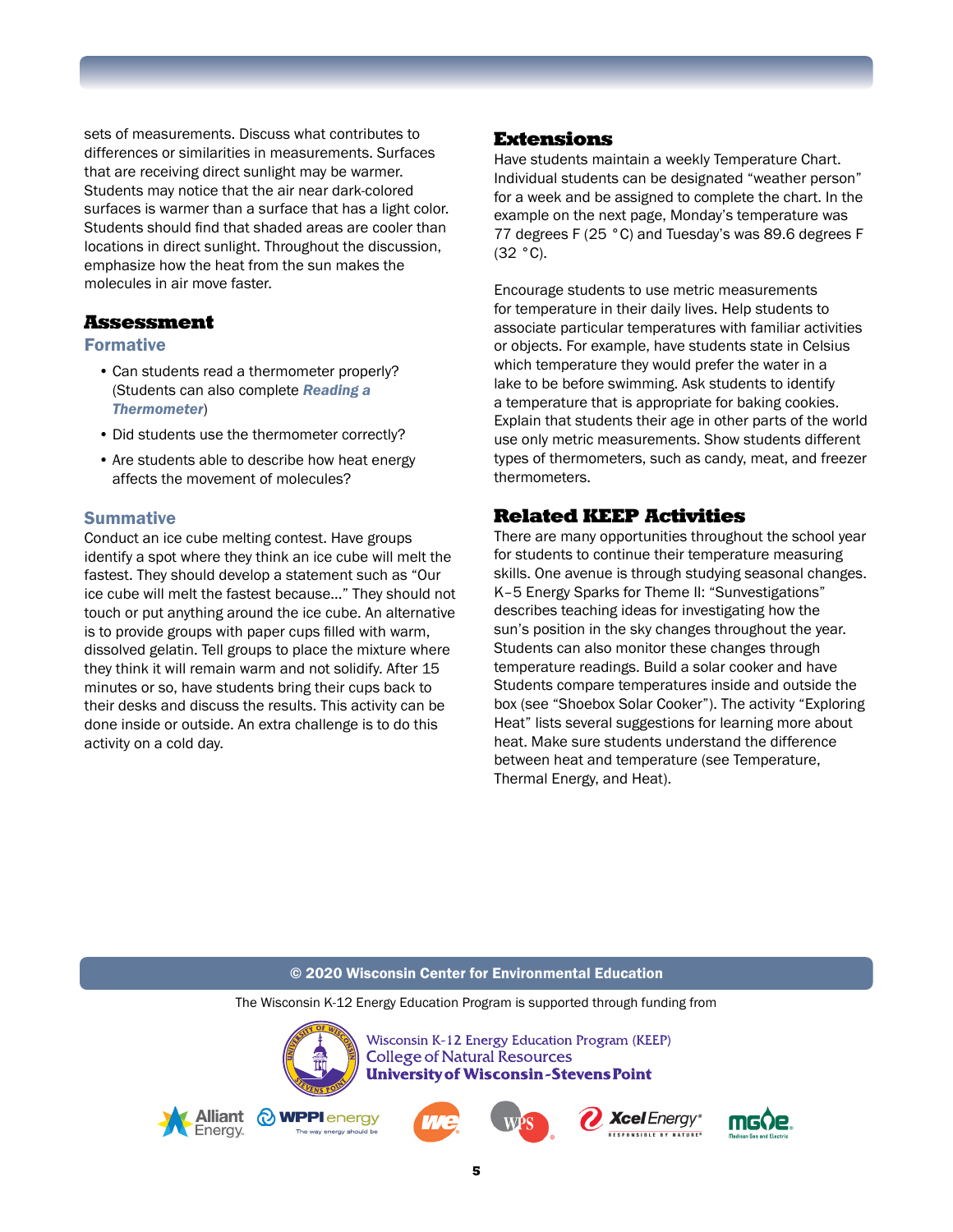| <b>Temperature Chart</b>        |                 |                |           |                 |               |  |  |
|---------------------------------|-----------------|----------------|-----------|-----------------|---------------|--|--|
| <b>Temperature</b><br>(Celsius) | Day of the Week |                |           |                 |               |  |  |
|                                 | <b>Monday</b>   | <b>Tuesday</b> | Wednesday | <b>Thursday</b> | <b>Friday</b> |  |  |
| $50^{\circ}$                    |                 |                |           |                 |               |  |  |
| 40°                             |                 |                |           |                 |               |  |  |
| 30°                             |                 | X              |           |                 |               |  |  |
| 20°                             | X               |                |           |                 |               |  |  |
| $10^{\circ}$                    |                 |                |           |                 |               |  |  |
| $0^{\circ}$                     |                 |                |           |                 |               |  |  |
| $-10°$                          |                 |                |           |                 |               |  |  |
| $-20°$                          |                 |                |           |                 |               |  |  |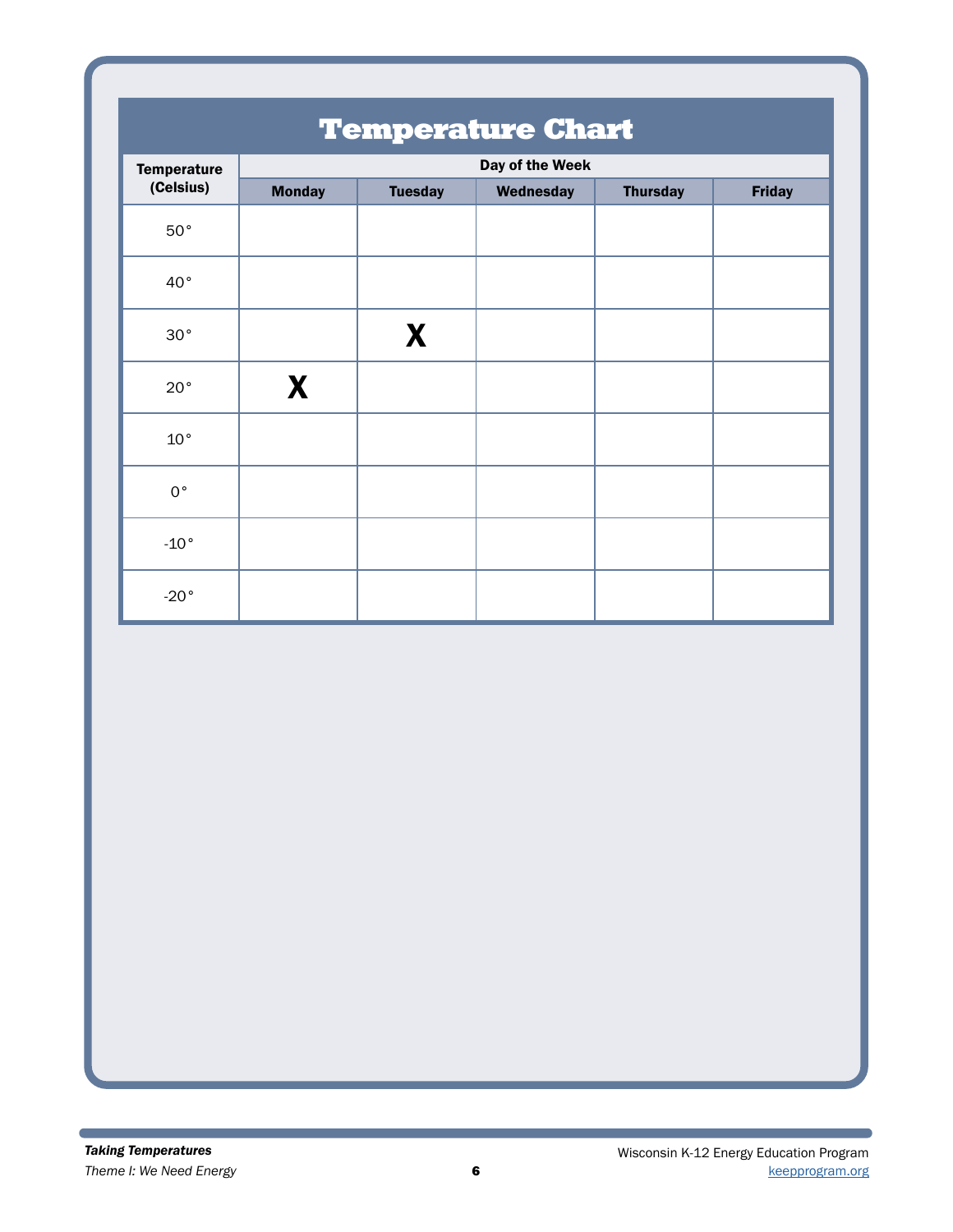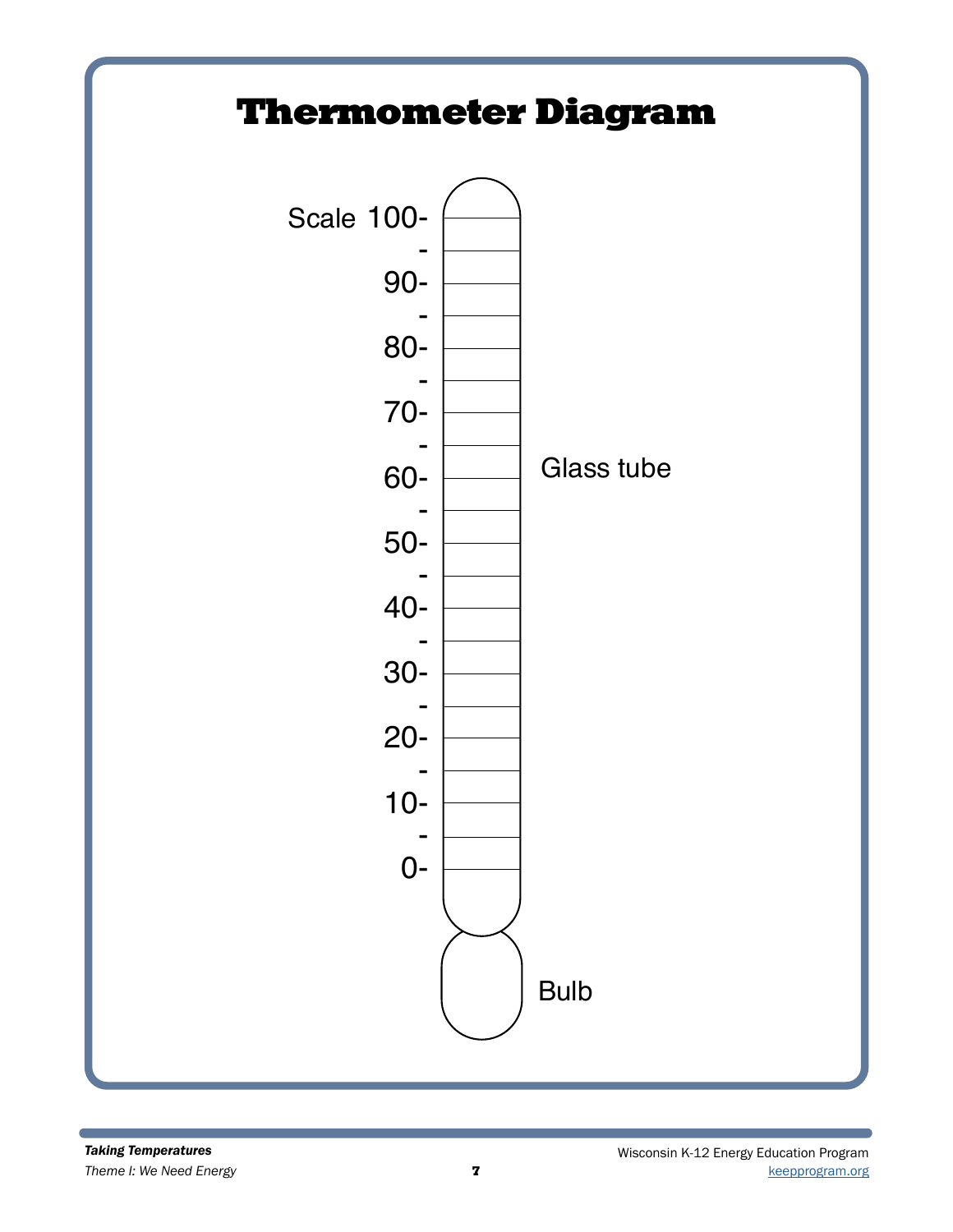# Reading a Thermometer

# Name

Instructions: Circle the correct temperature.

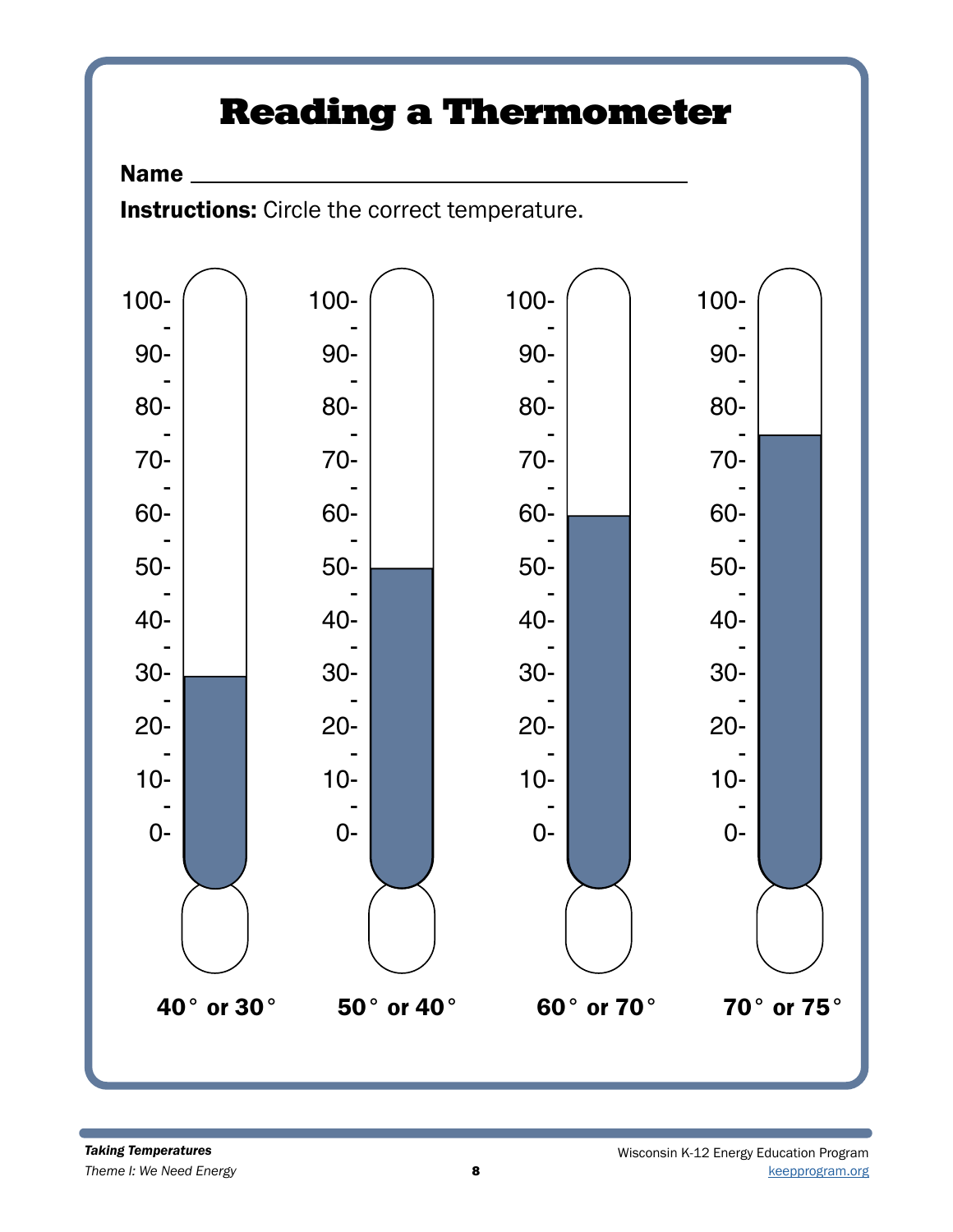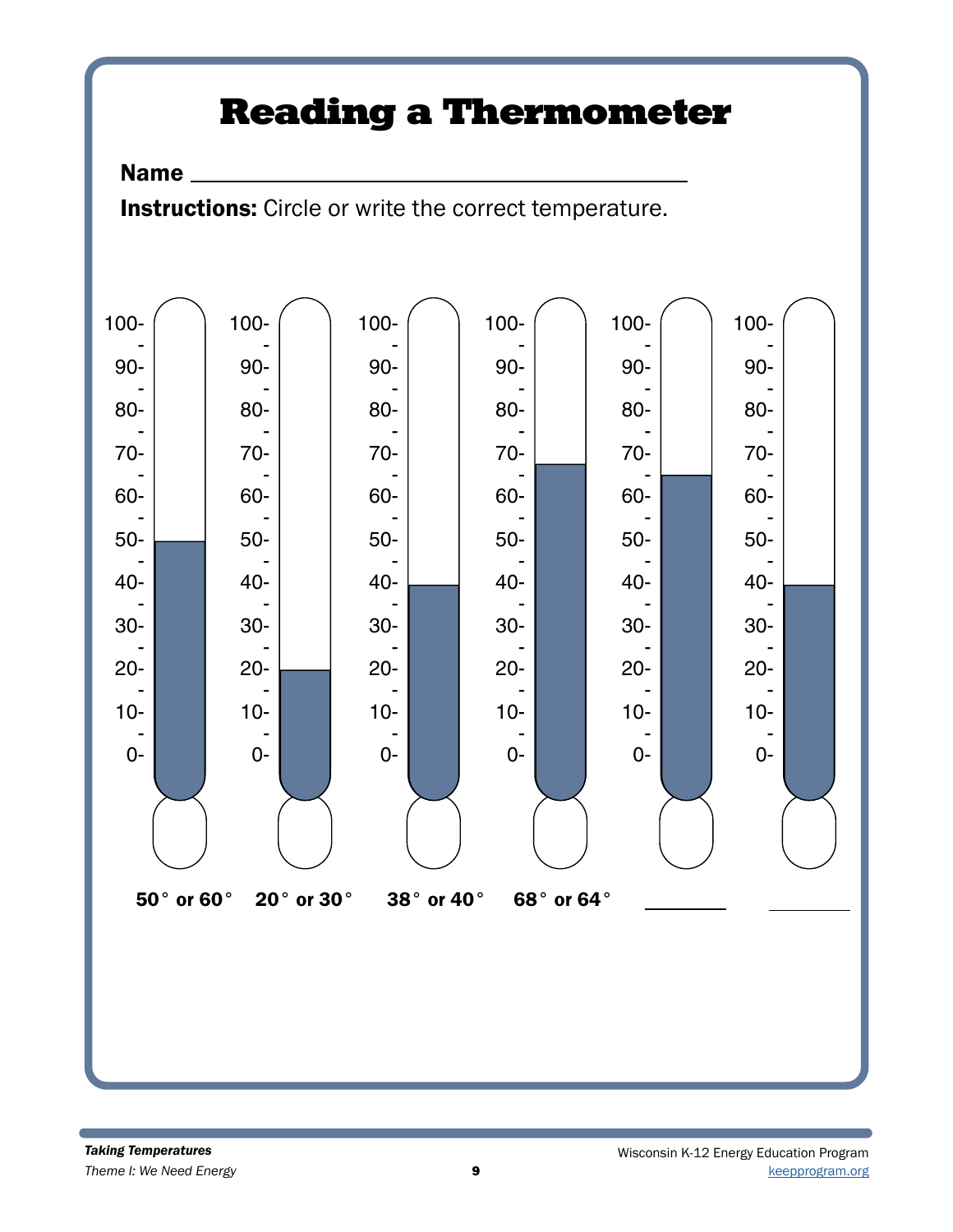| <b>Taking Temperatures: Part 1</b>                                                                                         |                    |  |  |  |  |
|----------------------------------------------------------------------------------------------------------------------------|--------------------|--|--|--|--|
| <b>Name</b><br>Date ______<br><u> 1980 - Jan Stein Berlin, amerikansk politiker (</u><br><b>Measurements Taken Indoors</b> |                    |  |  |  |  |
| <b>Place</b>                                                                                                               | <b>Temperature</b> |  |  |  |  |
| Air inside the classroom                                                                                                   |                    |  |  |  |  |
| <b>Container of cold water</b>                                                                                             |                    |  |  |  |  |
| <b>Container of hot water</b>                                                                                              |                    |  |  |  |  |
| O<br>o<br>o<br>o                                                                                                           |                    |  |  |  |  |